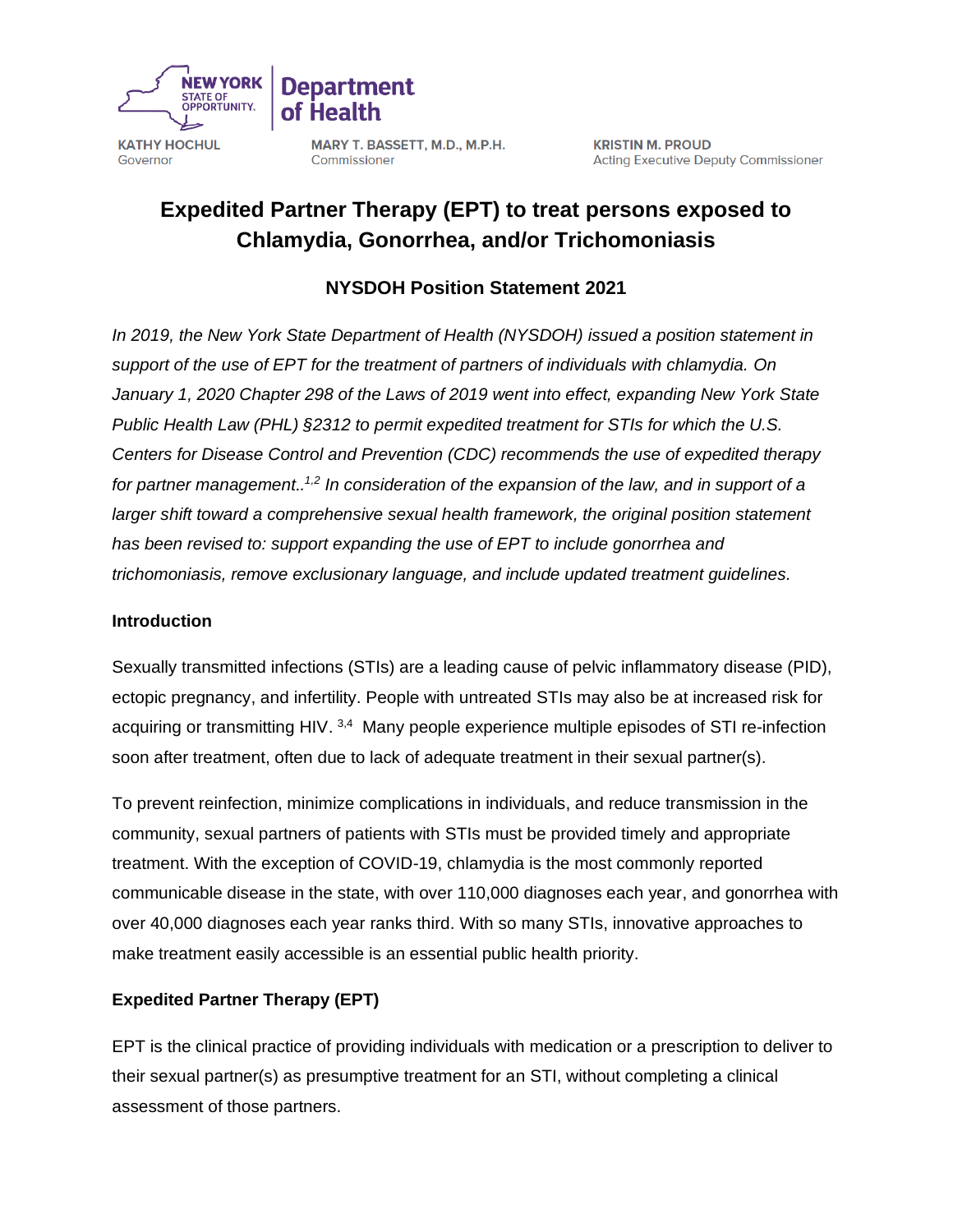

# **Department**

**KATHY HOCHUL** Governor

MARY T. BASSETT, M.D., M.P.H. Commissioner

**KRISTIN M. PROUD Acting Executive Deputy Commissioner** 

The CDC currently includes EPT as an option for management of sex partner(s) for chlamydia (Chlamydia trachomatis), gonorrhea (N. Gonorrhoeae), and/or trichomoniasis (Trichomonas vaginalis) STIs.<sup>5</sup>

US clinical trials involving heterosexually active males and females with chlamydia or gonorrhea all show that more sexual partners were treated when the patients were offered EPT. 6,7,8 Though trials and meta-analyses conducted on EPT differ in findings with respect to the magnitude of the reduction in re-infection, all show a reduction in prevalence in chlamydia and gonorrhea at follow up. <sup>9</sup> Though data on EPT for trichomoniasis is limited, EPT may have a role in partner management, and it should remain an option when treatment of partners cannot otherwise be assured. 6,10

Consistent with the New York State Public Health Law (PHL) §2312, and in alignment with several national professional organizations that recommend EPT as an effective and practical strategy for treating the sex partners of people with chlamydia and/or gonorrhea, <sup>11,12.13,14</sup> the **NYSDOH strongly encourages providers to utilize EPT as a strategy to treat the sex partner(s) of persons diagnosed with chlamydia, gonorrhea, and/or trichomoniasis**. Provision of EPT for any of these STIs is best made through shared clinical decision-making between the patient and their provider. Provision is permissible to all persons in NYS with some exceptions. <sup>15</sup>

#### Additionally:

- EPT is authorized under New York Codes, Rules, and Regulations (NYCRR) section 23.5, of Title 10, and Section 2312 of NYS Public Health Law.16,17 **Health care providers or pharmacists who administer EPT in accordance with this law are not subject to civil or criminal liability and will not be deemed to have engaged in professional misconduct as a result of this strategy**.
- EPT should not be provided for any partner(s) when the index patient is co- infected with syphilis. Treatment for chlamydia, gonorrhea, and/or trichomoniasis is not adequate to treat these other infections.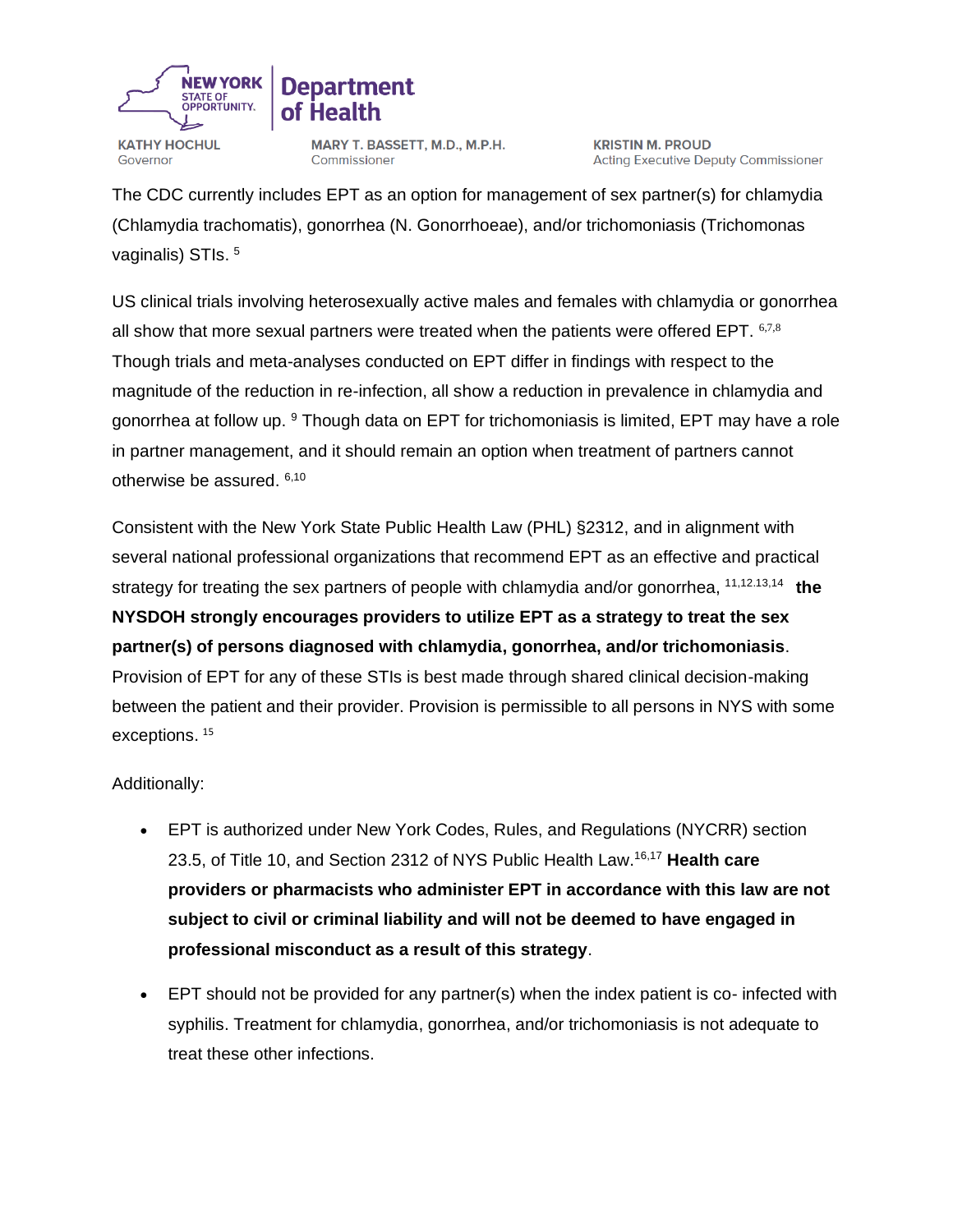

## **Department** of Health

**KATHY HOCHUL** Governor

MARY T. BASSETT, M.D., M.P.H. Commissioner

**KRISTIN M. PROUD Acting Executive Deputy Commissioner** 

- EPT may not be clinically appropriate for every patient. For example, some EPT medications are not recommended for pregnant persons. <sup>2</sup>
- EPT medication may be provided directly to the index patient to deliver to their sex partner(s). This approach is preferred to a written prescription because prescriptions may introduce barriers to accessing EPT such as transportation, cost, and/or confidentiality. Providing medication directly to the index patient may also be more convenient for providers.
- EPT prescriptions are exempt from the NYS electronic prescription ("e-prescribe") mandate: https://www.health.ny.gov/professionals/narcotic/electronic\_prescribing/ Paper prescriptions may be used for EPT. Providers may order prescription pads at: [https://www.health.ny.gov/forms/doh-250.](https://www.health.ny.gov/forms/doh-250)
- As stated in NYCRR §23.5,8 health education materials must be distributed when providing EPT (medication or prescription). EPT health education materials may be ordered from NYSDOH at: [https://www.health.ny.gov/forms/order\\_forms/ept.htm](https://www.health.ny.gov/forms/order_forms/ept.htm) or distributed electronically.
- The population-level benefits of improved STI partner management outweigh the risks of adverse events and should not preclude use of EPT. See this report for additional information regarding potential adverse effects:

<https://www.cdc.gov/std/treatment/eptfinalreport2006.pdf>

However, EPT should be accompanied by information that warns of potential allergic reactions, to defer treatment and seek medical attention. The information should advise partners of the potential side effects of therapy and sources of care in the event of an adverse event. (pending link to partner brochure)

- Additional EPT guidelines, resources, and information are available at: <https://www.health.ny.gov/diseases/communicable/std/ept/index.htm>
- The New York City Department of Health and Mental Hygiene produces additional EPTrelated health education materials available at: [https://www1.nyc.gov/site/doh/providers/health-topics/expedited-partner](https://www1.nyc.gov/site/doh/providers/health-topics/expedited-partner-therapy.page)[therapy.page.](https://www1.nyc.gov/site/doh/providers/health-topics/expedited-partner-therapy.page)